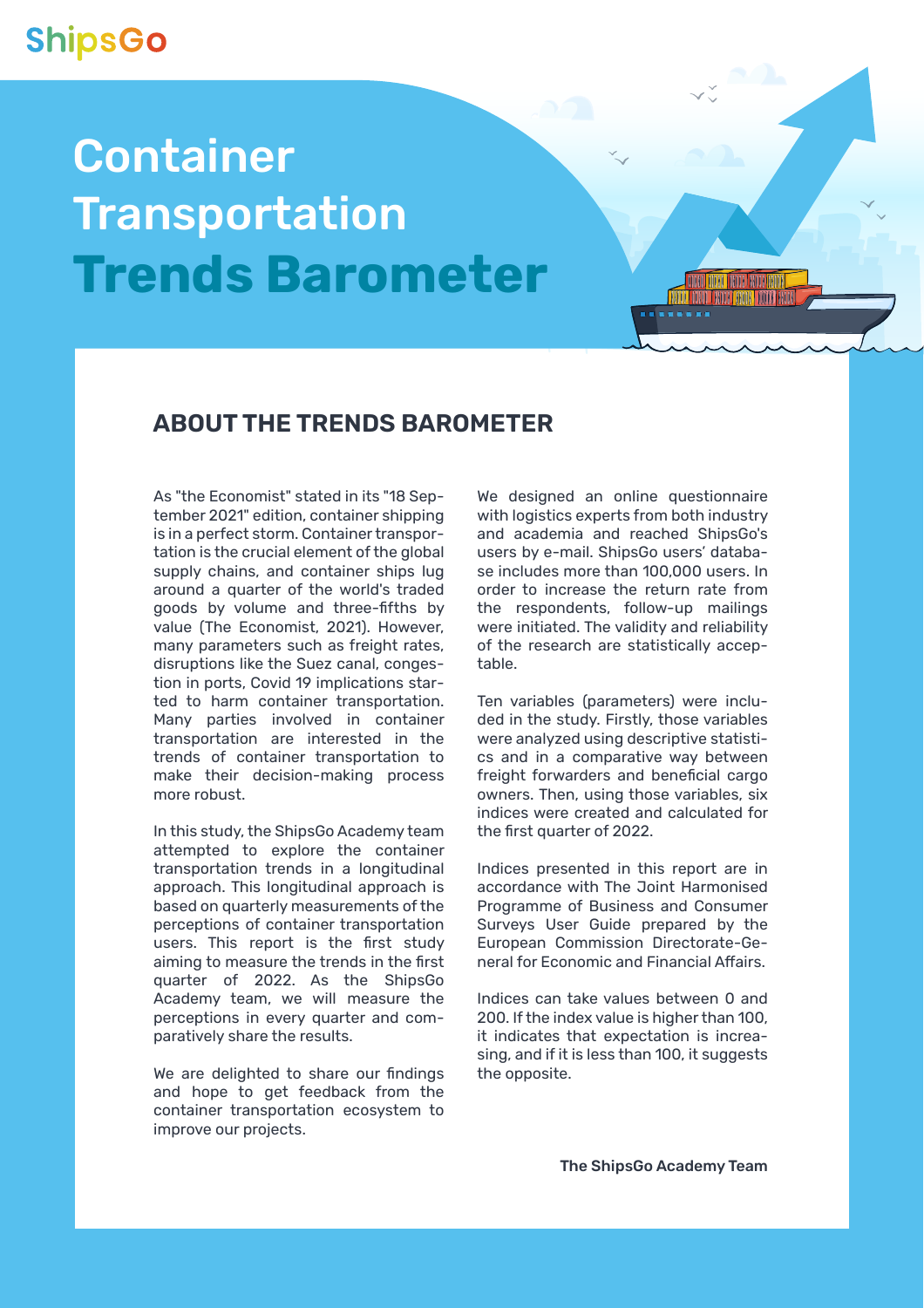#### PROFILE OF THE RESPONDENTS

Eighty-one countries participated in barometer research. 50 % of all participants are from 10 countries. USA, India and Turkey are the leading countries in participation.





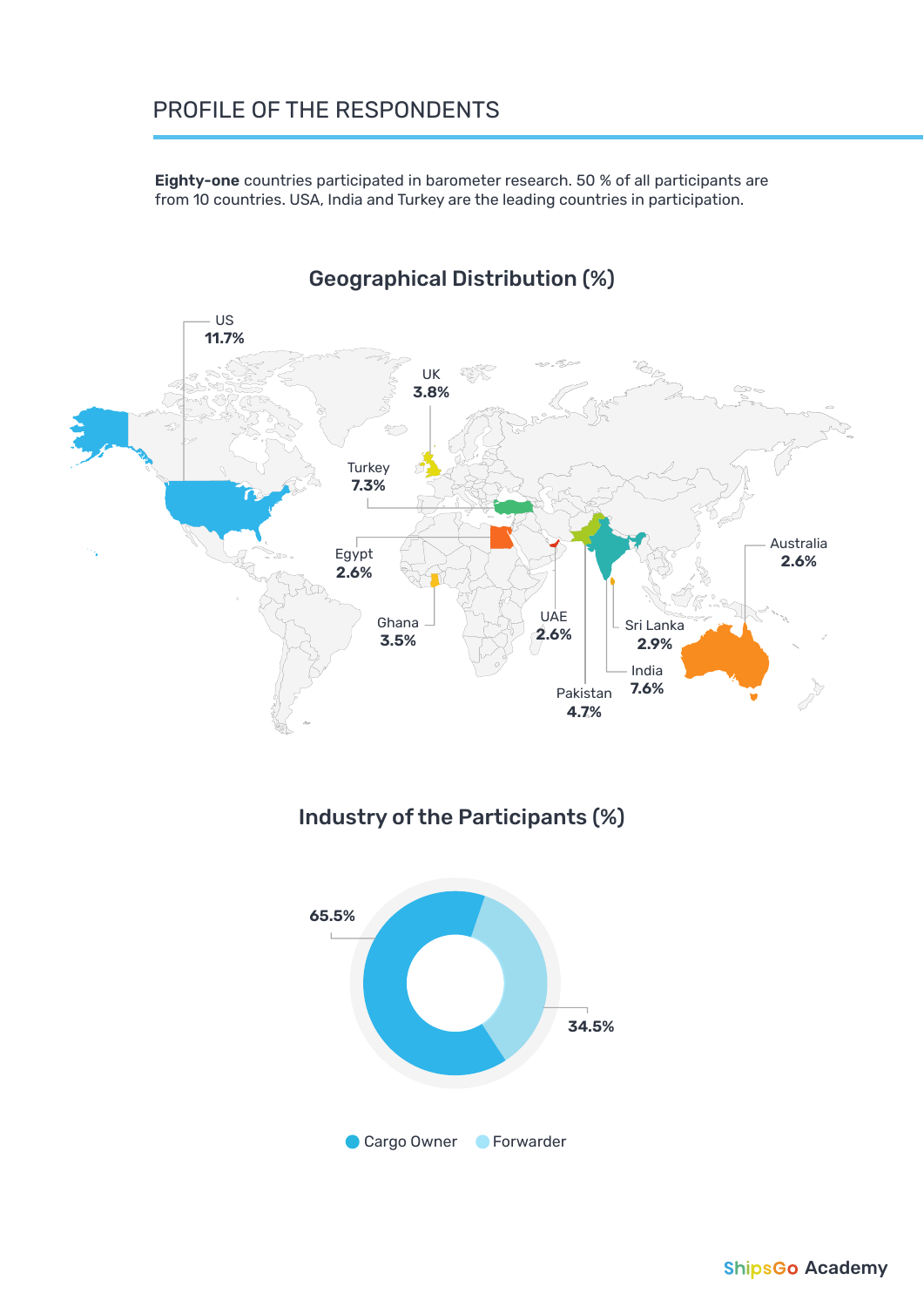

#### Freight Rate Barometer

Container Freight Rates in Q1 2022

Container Trade Volume in Q1 2022

#### Container Trade Volume Barometer



### Environmental Sensitivity Barometer



#### Environmental Sensitivity in Q1 2022

ShipsGo Academy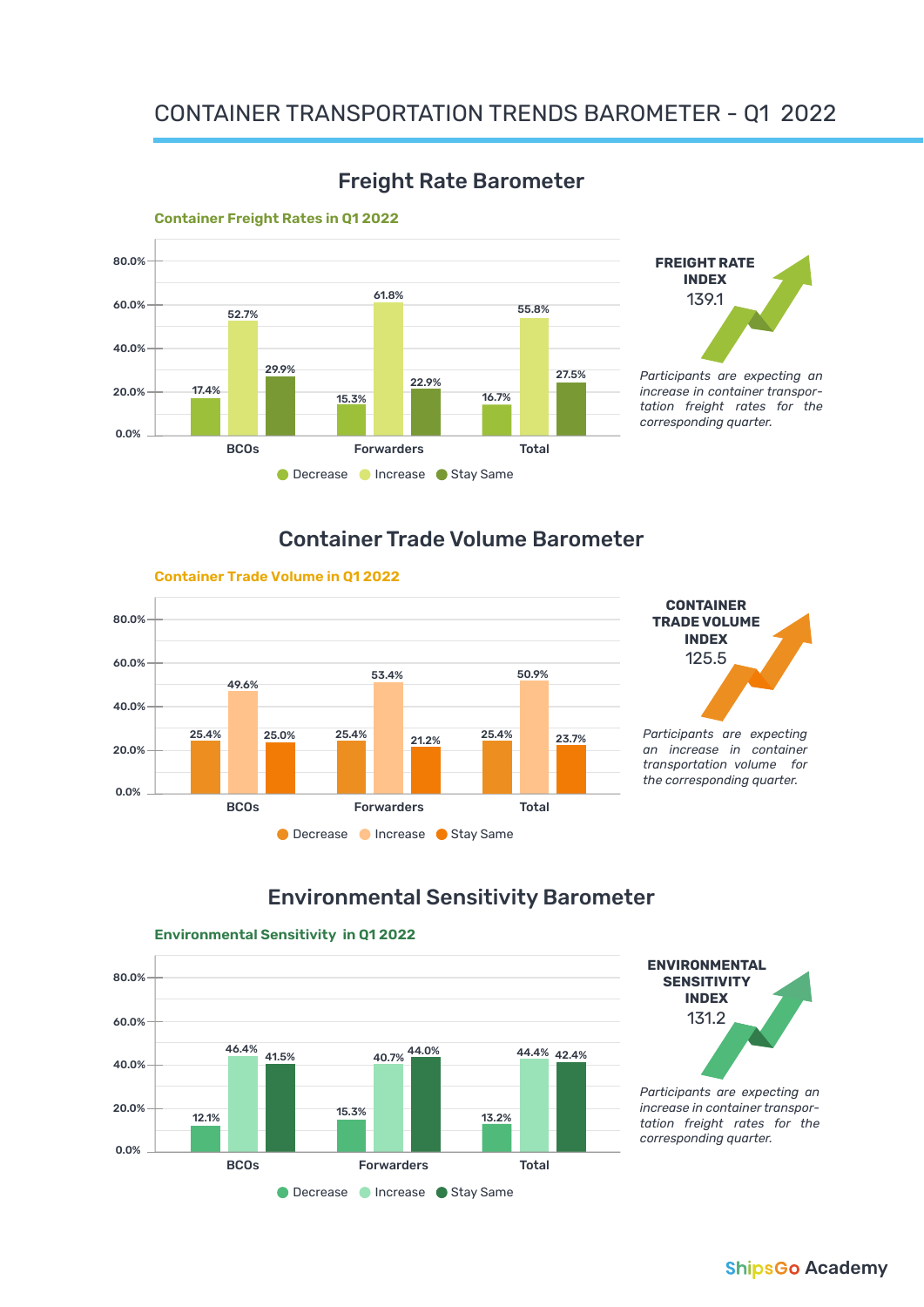

#### Disruption Risk Barometer

#### Covid 19 in Q1 2022





#### Disruptions in Q1 2022

```
ShipsGo Academy
```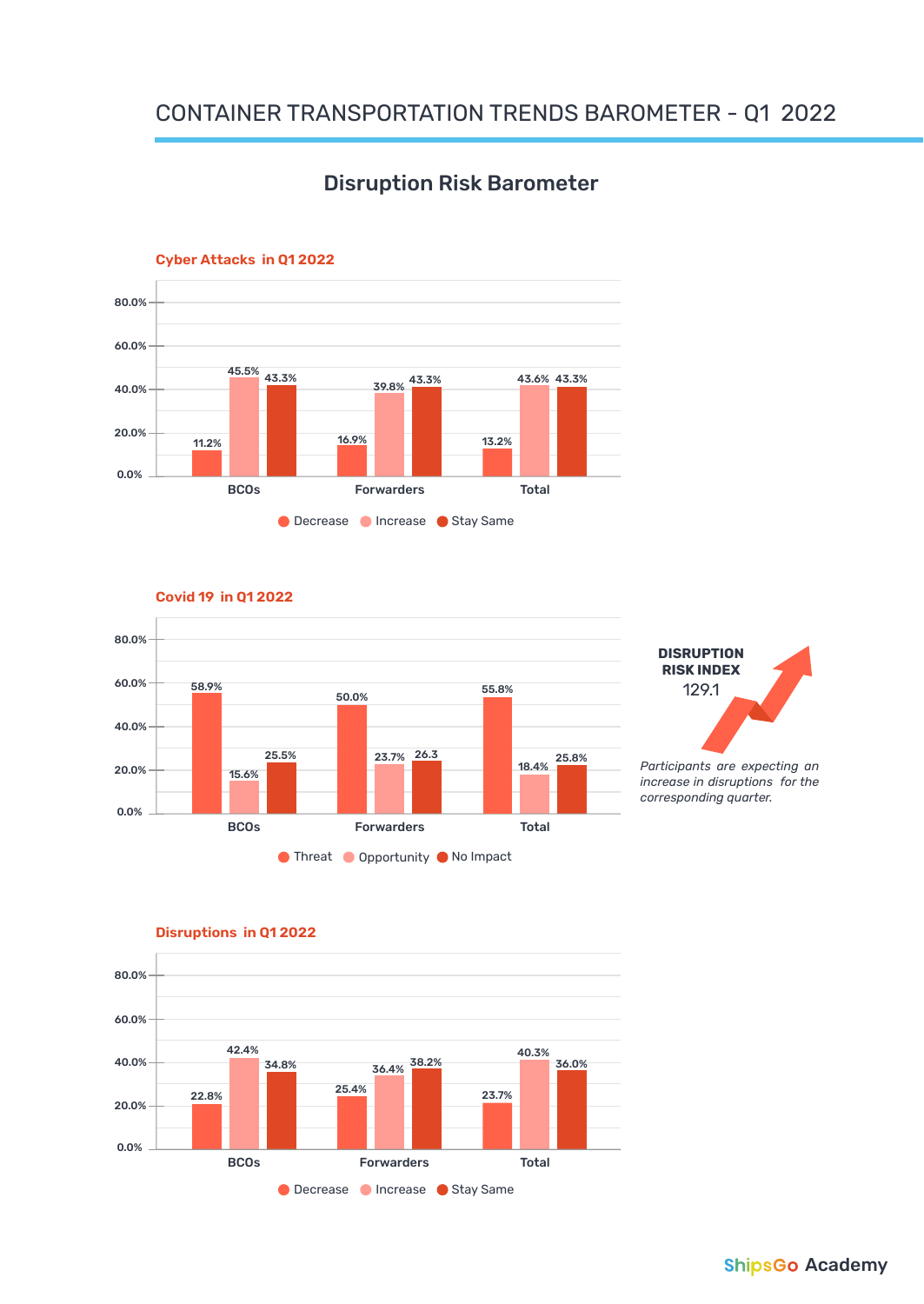

#### Carrier Reliability Barometer

#### Carrier Reliability in Q1 2022





#### Carrier visibility in Q1 2022